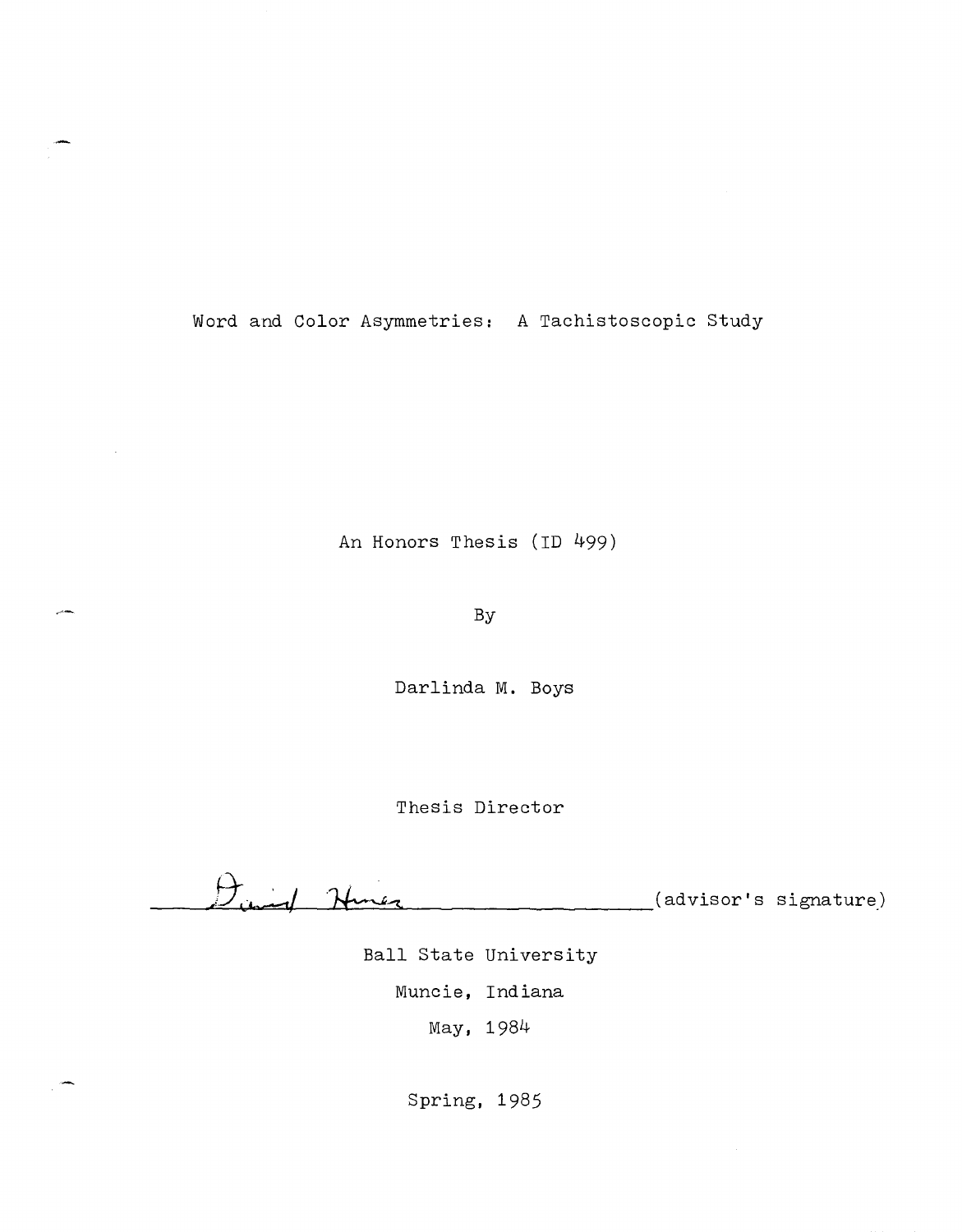

**I.** Introduction: Asymmetry of function, both verbal and nonverbal, has been studied in normal subjects by many experimenters in the past, but it has been only recently that some researchers have investigated the asymmetry of function for color discrimination and color perception (Davidoff, 1975, 1976; Pennal, 1977; Malone & Hannay, 1978; Hannay, 1979).

It long has been established that normal right-handed individuals show a right visual field superiority in tachistoscopio studies for verbal tasks (Deutsch & Springer, 1981). This indicates a greater left hemisphere involvement for verbal functions. Recently, in experiments with color, it has been demonstrated that there is a left visual field advantage or superiority, indicating a dominance of the right hemisphere of the brain for brightness, saturation, and hue (Davidoff, 1975, 1976) .

There have been no experiments to date that have simultaneously tested for the asymmetry of both the verbal and color functions. One purpose in testing for both verbal and nonverbal asymmetry at the same time is to stimulate both hemispheres of the brain simultaneously. It has been speculated that when words are presented to the subject, then the left hemisphere is "primed" to attend to the stimulus. The left hemisphere activation may accentuate the right visual field advantage for verbal stimuli (Kinsbourne, 1973, 1974). It may also be that when colors are presented to the subject, then the right hemisphere is primed, directing attention to the left visual field. Simultaneous presentation of both verbal and nonverbal stimuli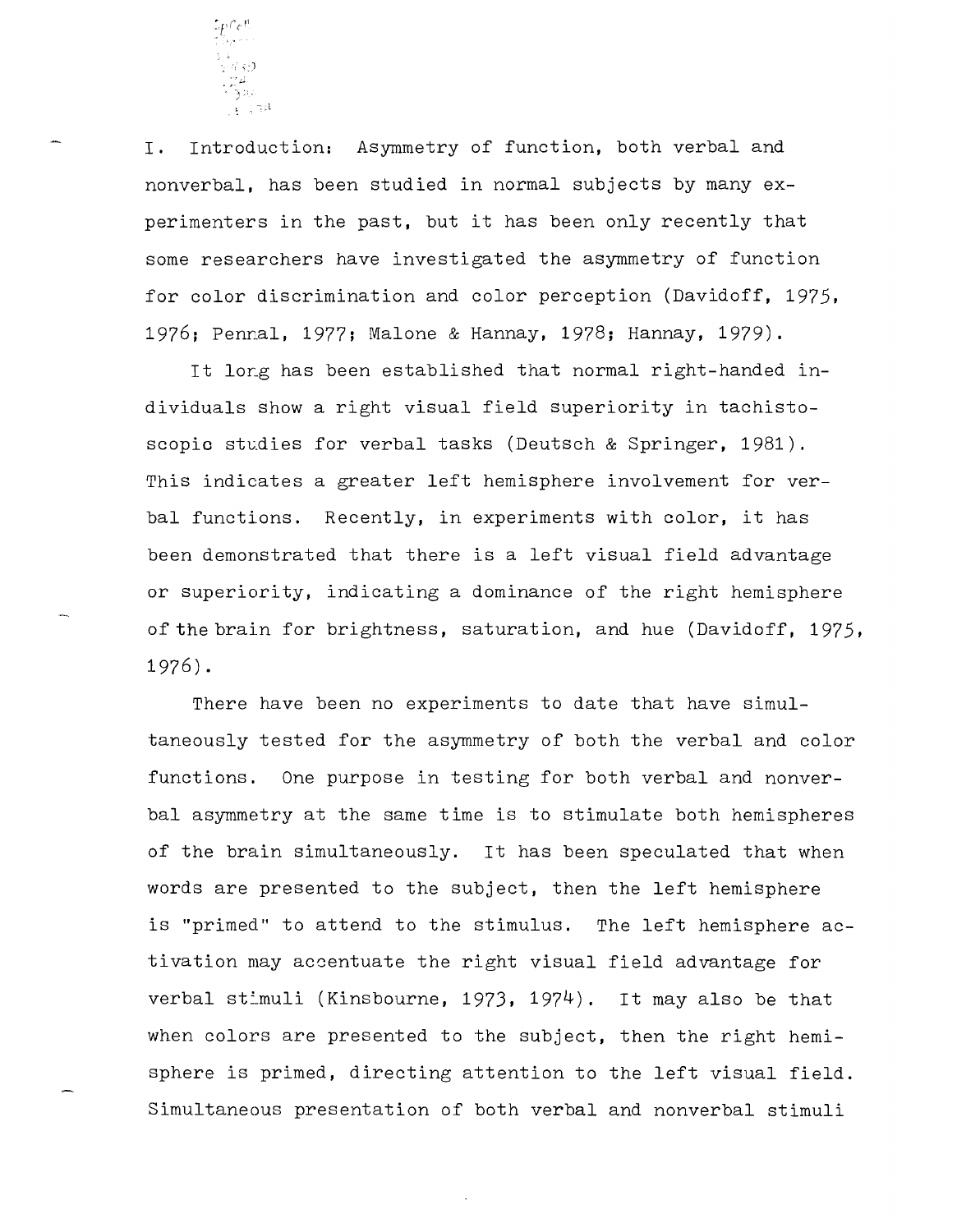might insure that both hemispheres of the brain would be primed or actively participating. Simultaneous presentation may reduce the attentional bias of the hemispheres. This experiment was an examination of the asymmetry of the brain function as it pertains to verbal and nonverbal stimuli presented simultaneously to the subject.

II. Subjects: Nineteen right-handed subjects were used altogether and. each was given ninety-six trials excluding the practice trials. Nine male and ten female subjects participated. All subjects read and signed a statement of informed consent before participating in the experiment. It might be noted here that the number of available subjects was limited.

III. Stimulus and Apparatus: The verbal stimulus consisted of four letter words, twelve words of high imagery, that is concrete nouns, and twelve words of low imagery, or abstract nouns. The nonverbal stimulus was a rectangular field of color somewhat larger than the word that was placed in that field.

The colors used were from a collection of standard hues available in five tints or saturations of each hue. The colors, marketed under the name Color-aid, were chosen because of the degree of difficulty in distinguishing one saturation of a hue from another of the same hue. It was not remarkably easy or difficult to make the correct choice between saturations. This quality made the product suitable for use in the experiment.

In the experiment, each different word appeared once on

2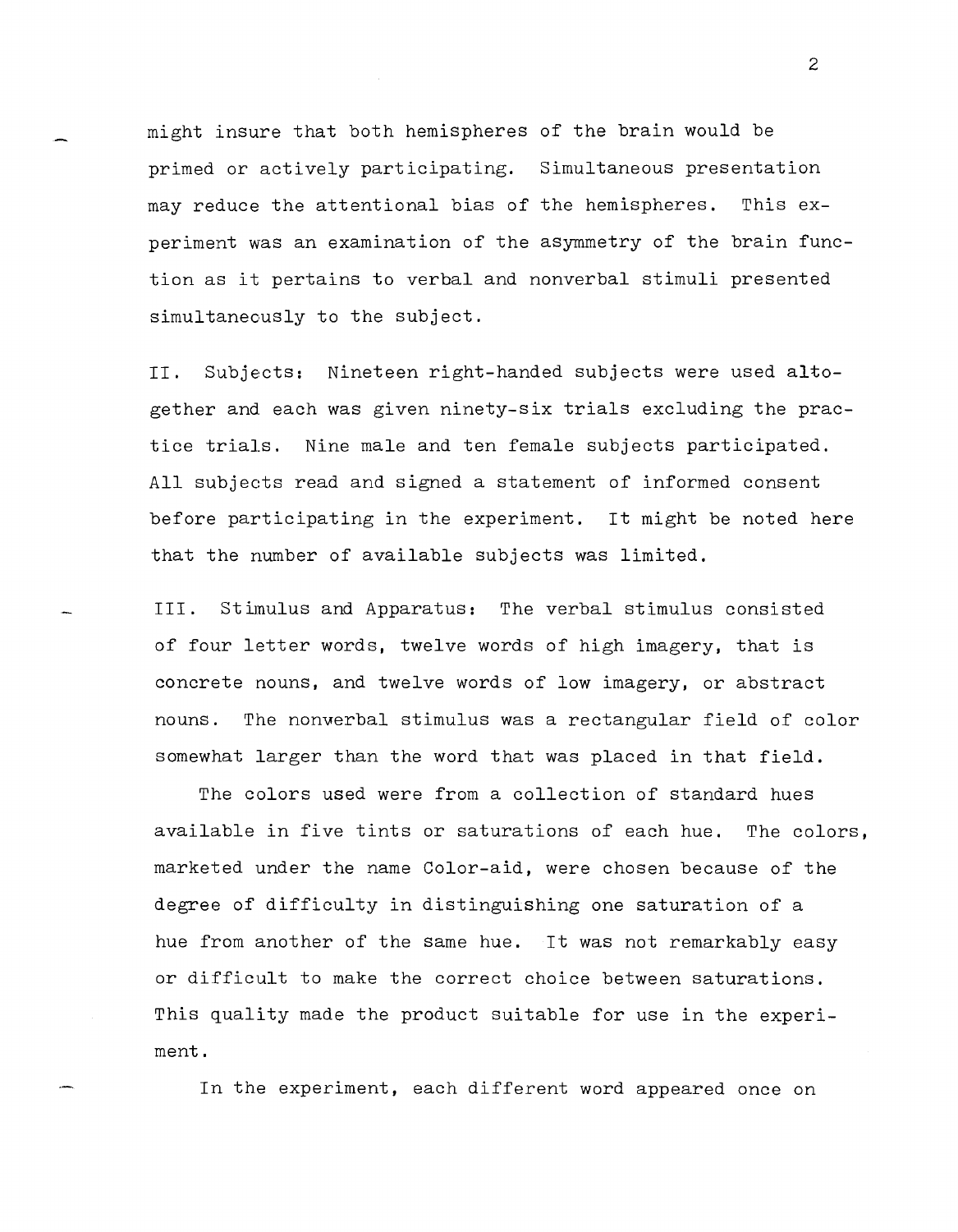one side of the point of fixation and again on the opposite side. Eaeh different word appeared on the same hue and saturation of that hue on both the left and the right in the unilateral condition. Each of twenty-four hues was used only once with adifferent word. The same applied for the bilateral condition, only different word-color pairs were chosen.

The apparatus was a tachistoscope, a device which allows material or information to be presented to a subject for any specified length of time. The device allowed for presentation times that could be measured in milliseconds.

IV. Procedure: Each subject was told that he would see a series of white cards through the viewer of the tachistoscope. In the center of each card, at the point of fixation, would be an arrow pointing either to the left or to the right. In the unilateral condition only one word in a field of color would be on the side of the card to which the arrow pointed. In the bilateral condition there would be a word in a field of color on each side of the arrow, but only the word to which the arrow pointed was to be reported, and only that color behind the word was to be compared to the colors on the answer sheet.

Each subject was given fifteen practice trials before the first forty-eight actual trials, and five practice trials before the second forty-eight actual trials. The first and second sets of actual trials alternated between the bilateral and unilateral condition to demonstrate that there was no advantage to receiving the unilateral set first or the bilateral set first. Practice trials served to acquaint the subjects with

3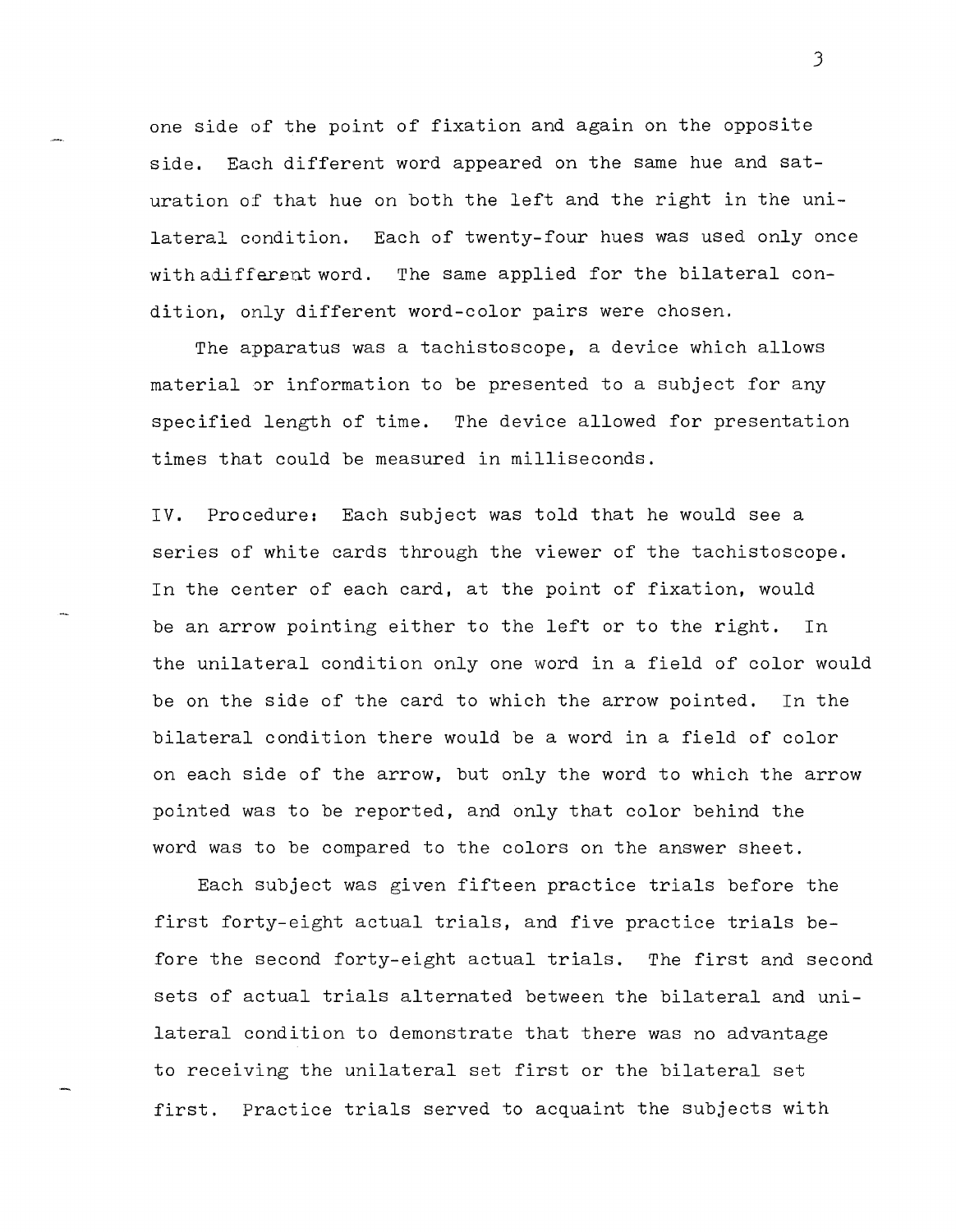the task at hand and to allow the experimenter to adjust the presentation time for each individual subject. Presentation times averaged eighty-five milliseconds for each card.

Responses from the subjects were to be as follows. The word that the arrow pointed to was to be said aloud by the subject, and the color was to be chosen from among the saturations of the hue arranged vertically from lightest to darkest and numbered one to five accordingly on the answer sheet. The number of the color was said aloud by the subject and was recorded by the experimenter. The words were marked correct or incorrect as they were reported for each trial.

V. Results:

## TABLE I

|                                       | LEFT   | RIGHT   |
|---------------------------------------|--------|---------|
| Unilateral<br>total $#$ correct       | 67/152 | 85/152  |
| Percent correct                       | (.44)  | (.56)   |
| Mean $#$ correct<br>per subject       | 3.5/24 | 4.5/24  |
| <b>Bilateral</b><br>total $#$ correct | 70/175 | 105/175 |
| Percent correct                       | (.40)  | (.60)   |
| Mean $#$ correct<br>per subject       | 3.7/24 | 5.5/24  |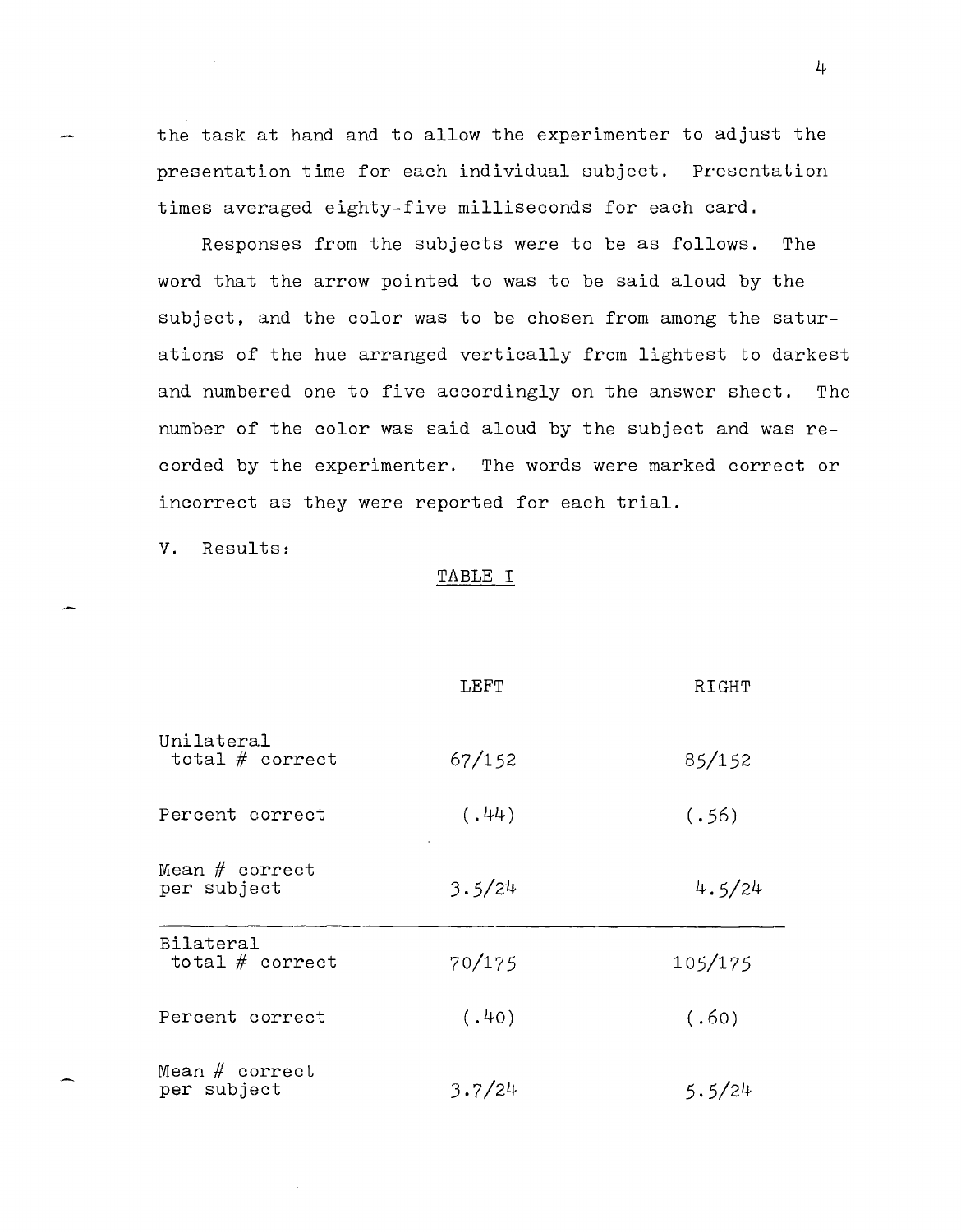## TABLE II

|                                 | LEFT    | RIGHT   |
|---------------------------------|---------|---------|
| Unilateral<br>total $#$ correct | 148/279 | 131/279 |
| percent correct                 | (.53)   | (.47)   |
| Mean $#$ correct<br>per subject | 7.8/24  | 6.9/24  |
| Bilateral<br>total $#$ correct  | 147/278 | 131/278 |
| percent correct                 | (.53)   | (.47)   |
| Mean $#$ correct<br>per subject | 7.7/24  | 6.9/24  |

The verbal portion of the experiment showed a right visual field advantage, but it was found not to be statistically significant. It was, however, in the direction predicted. The lack of a greater right field advantage may be due to one subject who scored twelve and eleven correct in the left-visual field and one and zero correct in the right visual field. This is very atypical, and with only nineteen subjects, this highly unusual event affected the significance of the results.

In the nonverbal portion of the experiment, a distinct left visual field superiority was found. This is also as predicted. Color data was analyzed for degree of error. If a subject chose the correct saturation of the hue, then he was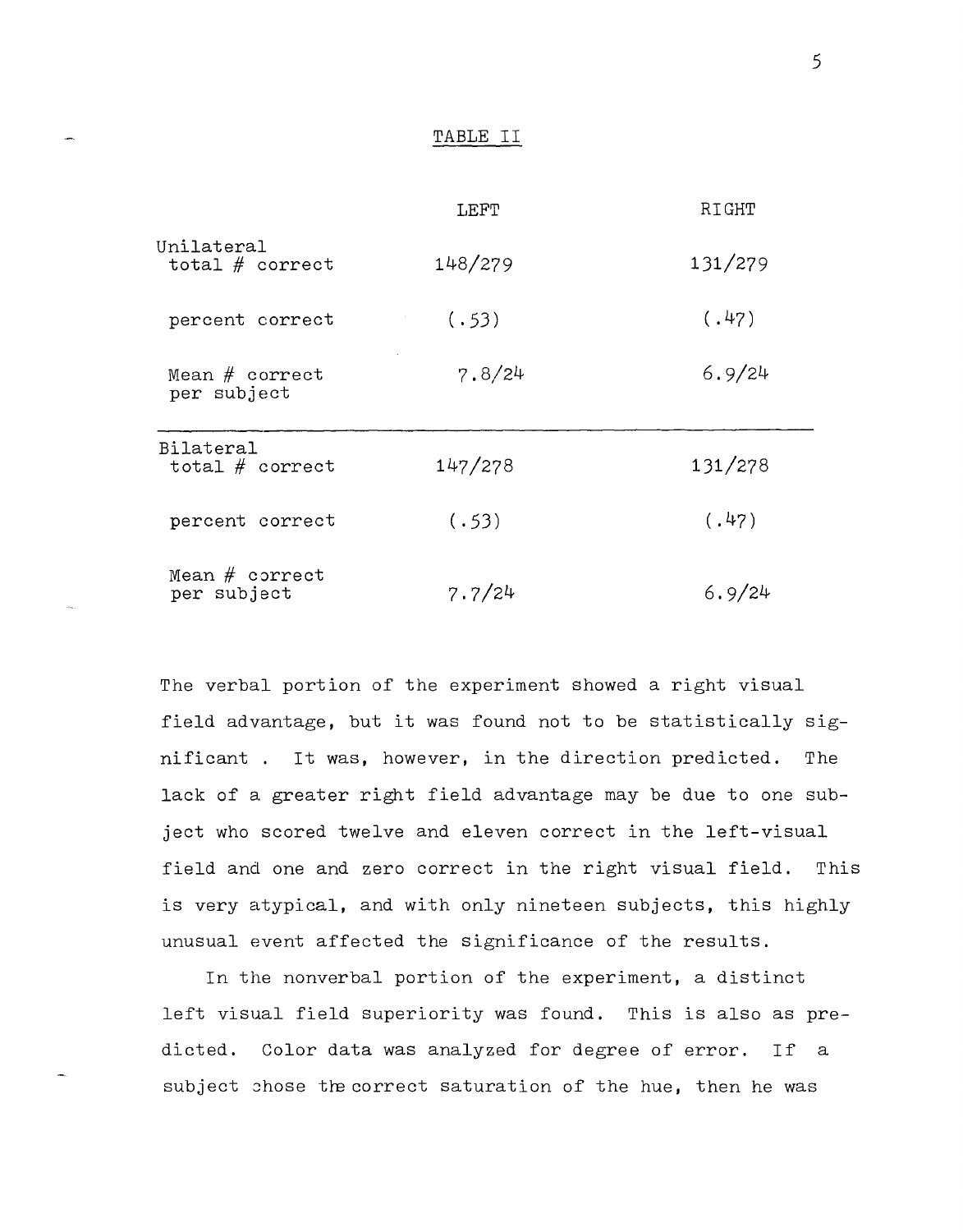given a score of zero. If he missed the correct answer by four saturations, then he was given a score of four. The higher the score, the greater the error. It was found that there was a greater error in the right visual field. It could also be seen by recording the subject's responses that they were not haphazardly guessing among the five saturations of each hue.

Data was also analyzed with respect to concrete nouns and abstract nouns. It was found that words of high imagery, concrete nouns, were reported correctly much more often than words with low imagery or abstract nouns.

VI. The Conclusion: The prediction that the left hemisphere would show superiority for the verbal task was supported, as well as the prediction that the right hemisphere would show superiority for color saturation discrimination.

It is difficult to explain the lack of a greater right visual field advantage for the verbal portion of this experiment. It could be speculated that because the word was inserted into a field of color, that it was no longer a simple verbal task, but some other kind of task (Hines, 1984). The lack of a greater right visual field superiority could also be a statistical phenomenon attributable to the one unconventional subject.

6